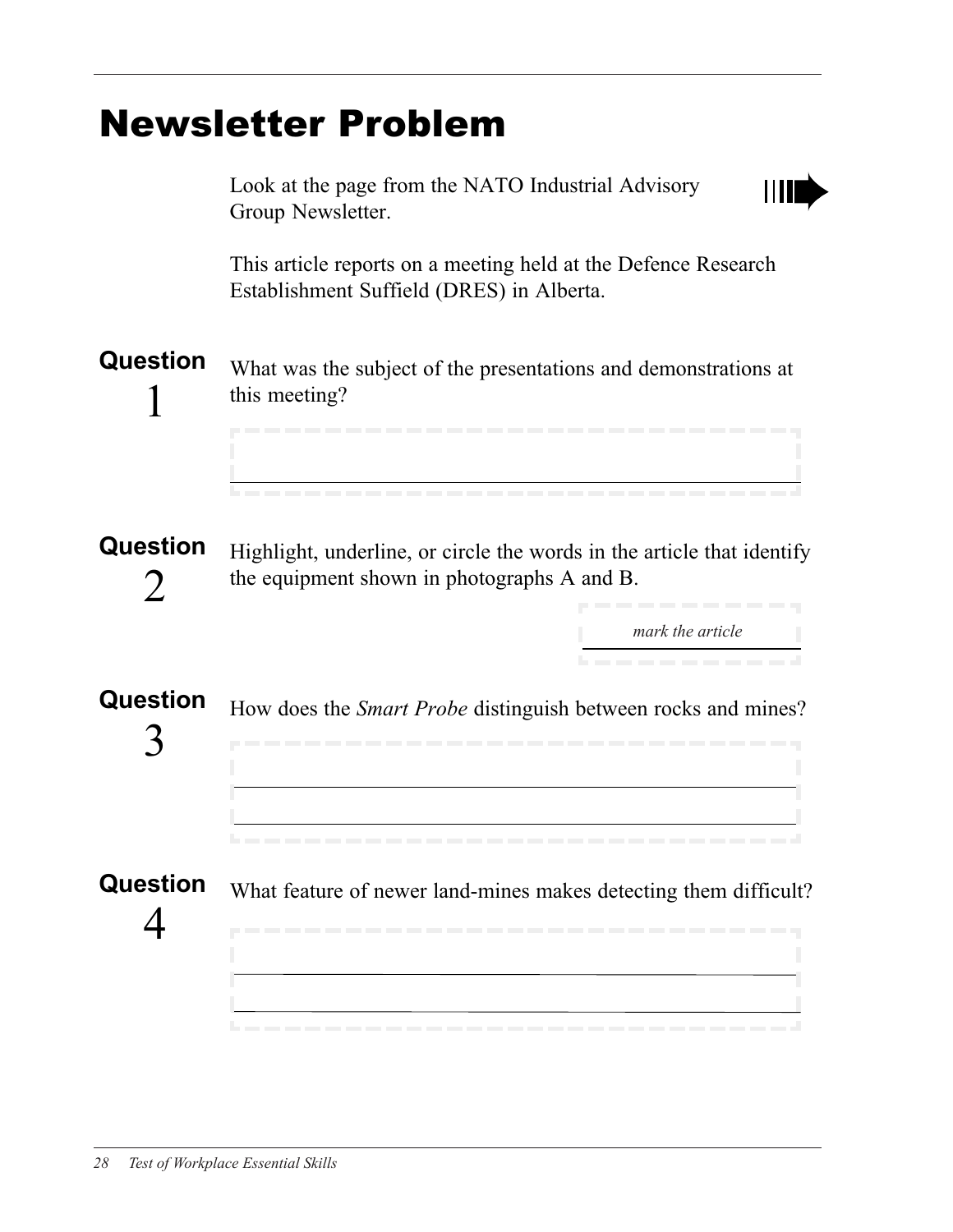The next day the Group returned to DRES for further presentations and demonstrations by US and Canadian firms involved in detection and neutralization of mines. The US NATO representative gave a presentation on two hand-held mine detectors currently being evaluated by the US DoD for detecting non/low metallic mines. The two US firms developing the products are Coleman Research Corporation with a modification to the AN-19/2 Mine Detecting set with a Drop-In Ground Penetrating Radar System (DIGS) and GDE Systems Ground Penetrating Radar using a balanced bridge sensor. Later in the day, the participants were given the opportunity to see these products in actual scenarios and to try out the machines themselves. DEW Engineering, Ottawa, Ontario



provided an interesting presentation and demonstration of the newly developed "Smart Probe." This instrumented prodder, developed by DRES and manufactured and distributed by DEW Engineering, once in contact with a "target" sends an interrogating ultrasonic pulse down the needle. The return echo is digitized and processed to identify the materiel contacted. As a result mines can be distinguished from rocks, for example, without excavation.



Once the presentation and demonstrations of the more conventional modes of detection were completed, the Group turned their attention to the Improved Landmine Detector Project underway in DRES and in conjunction with Computing Devices Canada Ltd. This project is developing a teleoperated multi-sensor vehicle-mounted mine detector for low metal content and non-metallic mines for a peacekeeping role on roads and tracks.



Excerpt from the Canadian NATO Industrial Advisory Group Newsletter, Issue 29, p. 19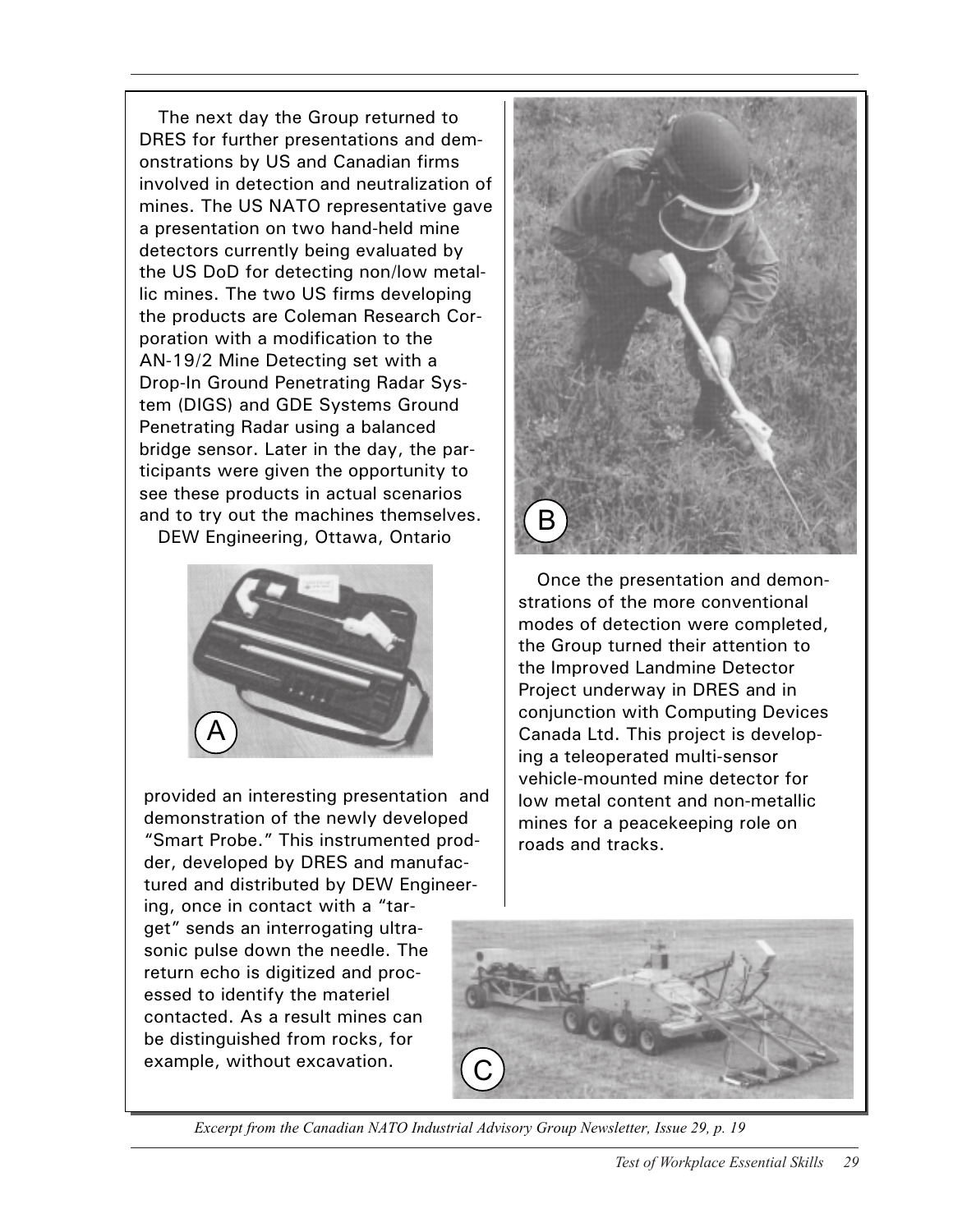## Answers - Newsletter Problem

- 1. What was the subject of the presentations and demonstrations at this meeting?  *1. What was the subject of the presentations and demonstrations at this meeting?* Landmine detection equipment **Landmine detection equipment**
- 2. Highlight, underline, or circle the words in the article that identify the equipment *2. Highlight, underline or circle the words in the article that identify the equipment*  shown in photographs A and B. **Smart Probe** should be marked. *shown in photographs A and B.*
- 3. How does the Smart Probe distinguish between rocks and mines? It sends an ultrasonic pulse or sound. The echo is digitized and processed to **It sends an ultrasonic pulse or sound. The echo is digitized and processed to**  identify whatever is contacted **identify whatever is contacted** *3. How does the Smart Probe distinguish between rocks and mines?*
- 4. What feature of newer tanamines makes acteeing them difficult. New mines are low metal content or contain no metal (mentioned two times) New mines are **low metal content or contain no metal** (mentioned two times) *4. What feature of newer landmines makes detecting them difficult?*

## Testing reading and document use skills at several levels. **Testing reading and document use skills at several levels.**

TOWES items are developed to 'probe' reading skills at all levels. TOWES items are developed to 'probe' reading skills at all levels. Surprisingly, it is easier to write questions that test reading at a higher level than to write questions that test reading at a more fundamental level. Test items follow from an accurate description of the complexity of document and reading tasks using the five point scale developed for the International Adult Literacy Survey. In recent years, health and safety requirements, new processes, and new technology have driven the requirements for reading in most jobs. Increased reading demand is closely associated with increasing job responsibilities. We are also aware that the same document can be read and used for several purposes each of which demands different kinds of reading skills; there is a significant difference between checking a form to see that a reason has been given and deciding whether the reason given is adequate. The reason given is a set of the reason of the reason of the reason of the reason of the reason of the reason of the reason of the reason of the reason of the reason of the reason of the reason of the reason of t

The questions in this problem set are clearly more demanding than the The questions in this problem set are clearly more demanding than the questions in the 'Meal Tray' problem. However, the type of information being requested is fairly concrete and this limits the complexity. A more being requested is fairly concrete and this limits the complexity. A more demanding question might ask about the similarities in the methods for detecting nonmetallic landmines.